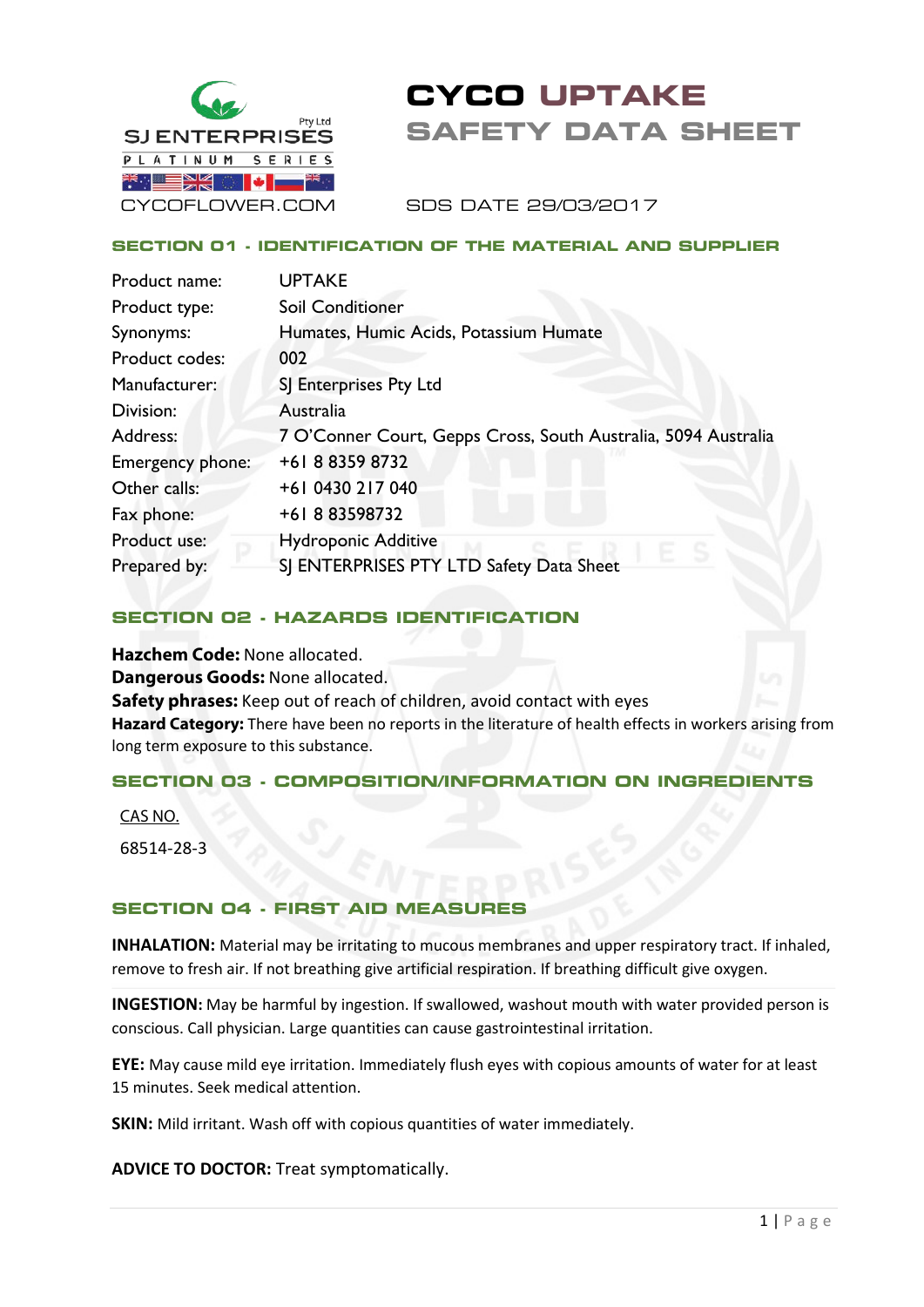#### **SECTION 05 - FIRE FIGHTING MEASURES**

**Extinguishing media:** Water, carbon dioxide or appropriate foam. Fire fighters should wear self-contained breathing apparatus and protective clothing to prevent contact with skin and eyes.

**Fire Explosion Hazard**: Non-flammable alkali based product that can only ignite with assistance. Product may decompose producing toxic fumes of carbon monoxide, carbon dioxide, or nitrogen oxide. Hazardous polymerization will not occur.

#### **SECTION 06 - ACCIDENTAL RELEASE MEASURES**

Dilute with water. A spill may create a slippery surface. Mop up spills and dispose in appropriate land fill or according to Federal, State and Local regulations. Non-toxic and non-corrosive.

## **SECTION 07 - HANDLING AND STORAGE**

Keep in a tightly closed container, stored in a cool, dry, ventilated area. Protect against physical damage.

#### **SECTION 08 - EXPOSURE CONTROLS/PERSONAL PROTECTION**

**Engineering controls:** Use in a ventilated area to keep dust below nuisance limit of 15mg/m3.

**Respiratory protection:** Wear approved respirator. Wash thoroughly after handling. **Eye protection:** Safety glasses. Maintain eye wash fountain and quick-drench facilities in work area.

**Skin protection:** Wear protective gloves and clean body-covering clothing. **Other protective clothing or equipment:** N/A **Work hygienic practices:** Please refer to State And Federal regulations **Exposure guidelines:** No exposure guidelines have been set for this product.

#### **SECTION 09 - PHYSICAL AND CHEMICAL PROPERTIES**

**Appearance:** Dark Brown **Odour:** Bitter Soil smell **Physical state:** liquid **ph as supplied:** 9.5 – 12.0 **Specific Gravity: N/A (Water=1) Flash Point:** Not relevant **Flammability:** N/A

#### **SECTION 10 - STABILITY AND REACTIVITY**

**Stability:** Stable under ordinary conditions of use and storage **Conditions to avoid (stability):** n/a **Incompatibility (material to avoid):** Solutions with pH below 3 **Hazardous decomposition or by-products:** None known

#### **SECTION 11 - TOXICOLOGICAL INFORMATION**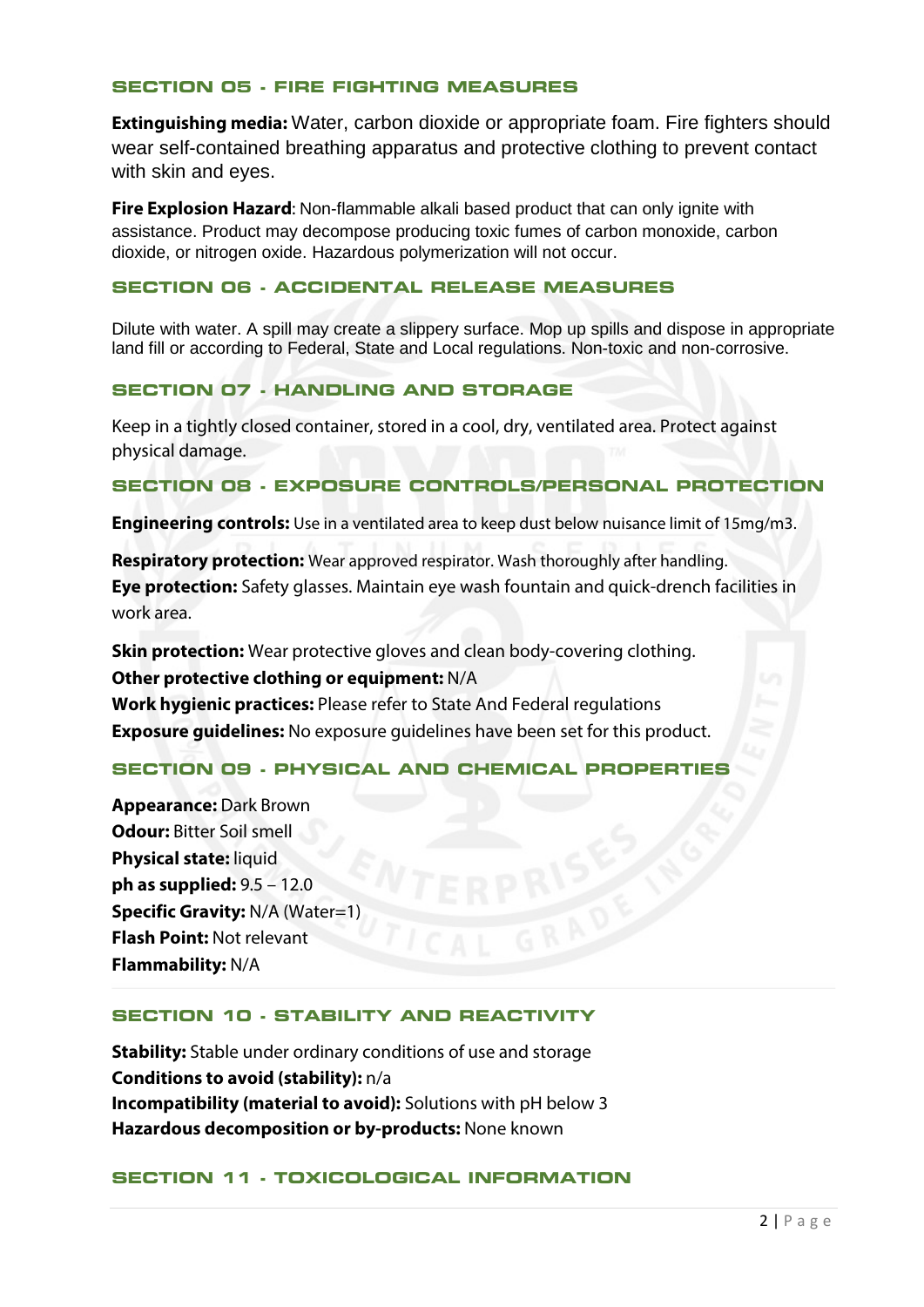**Toxicology Information:** None known or anticipated if used according to directions. **Ingestion:** May cause irritation to the mouth, oesophagus and stomach. **Skin:** N/A **Skin:** N/A **Chronic Effects:** No known adverse effects

#### **SECTION 12 - ECOLOGICAL INFORMATION**

**Ecotoxicity:** No data available on the product. **Environmental Fate***:* No data available on the product.

### **SECTION 13 - DISPOSAL CONSIDERATIONS**

**Waste Disposal Method:** Dispose of waste according to federal, EPA , state and local regulations. Assure conformity with all applicable regulations.

## **SECTION 14 - TRANSPORT INFORMATION**

**Un number:** None allocated. **Proper Shipping Name:** None allocated. **DG Class:** None allocated. **Hazchem Code:** None allocated. **Packing Group:** None allocated. **EPG Number:** None allocated. **IERG Number:** None allocated.

#### **SECTION 15 - REGULATORY INFORMATION**

**Poisons Schedule:** Not Scheduled

## **SECTION 16 - OTHER INFORMATION**

**Product Purpose:** Soil Conditioner **Directions:** See Product Label **Other information:** n/a **Preparation information:** n/a



7 O'CONNOR COURT, GEPPS CROSS 5094, ADELAIDE SOUTH AUSTRALIA PHONE: +61 8359 8732 FAX: +61 8359 8732 EMAIL: INFO@CYCOFLOWER.COM

## Prepared by: SJ ENTERPRISES T/A CYCO INTERNATIONAL PTY LTD

info@cycoflower.com